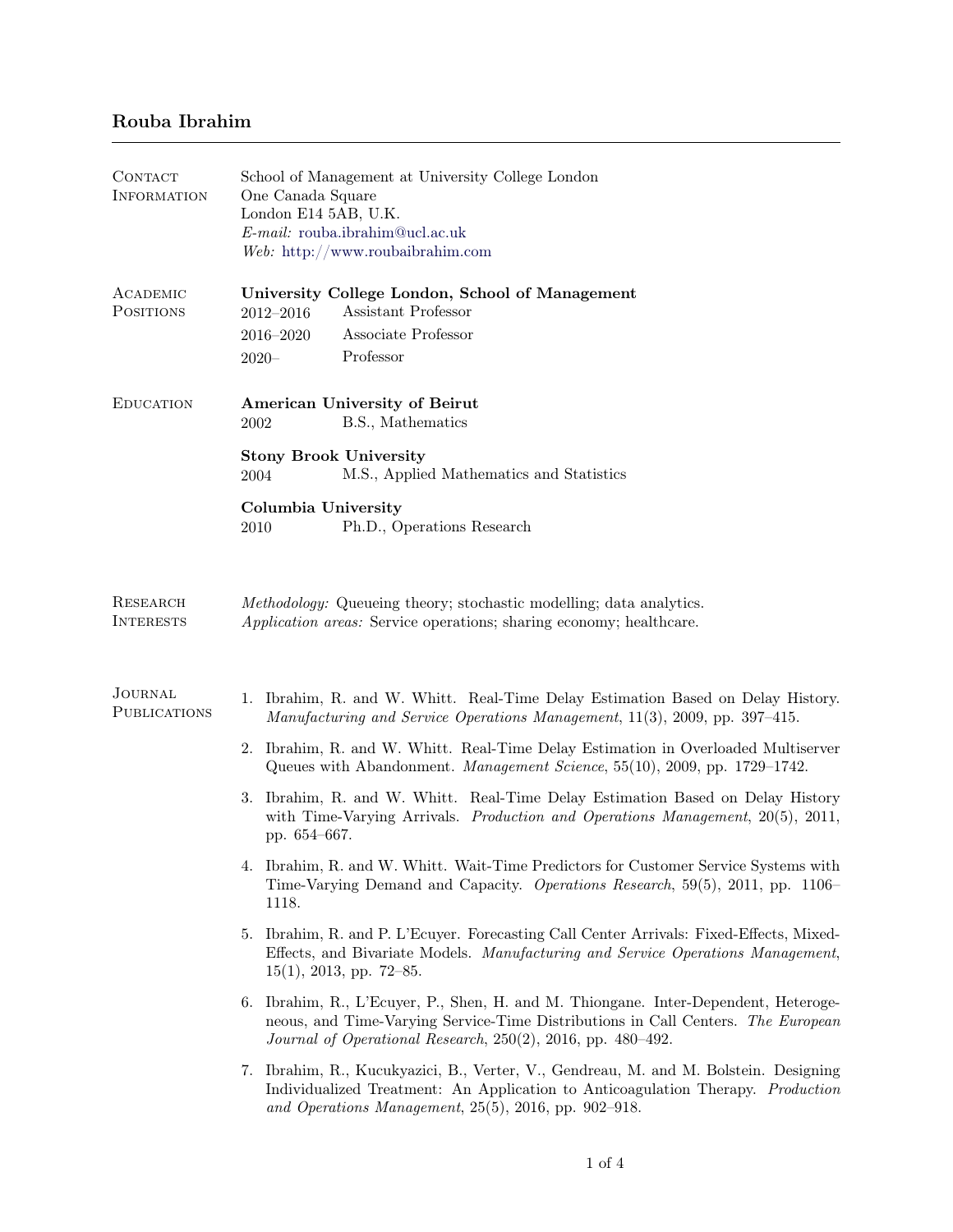- 8. Ibrahim, R., Ye, H., L'Ecuyer, P. and H. Shen. Modeling and Forecasting Call Center Arrivals: A Literature Survey and a Case Study. The International Journal of Forecasting, 32(3), 2016, pp. 865–874.
- 9. Ibrahim, R., Armony, M. and A. Bassamboo. Does the Past Predict the Future? The Case of Delay Announcements in Service Systems. Management Science, 63(6), 2017, pp. 1762–1780.
- 10. Ibrahim, R. Managing Queueing Systems where Capacity is Random and Customers are Impatient. Production and Operations Management, 27(2), 2018, pp. 207–383.
	- Honorable mention, 2015 Informs JFIG paper competition
- 11. Ibrahim, R. Sharing Delay Information in Service Systems: A Literature Survey. Queueing Systems, 89(1-2), 2018, pp. 49–79.
- 12. Ibrahim, R. and S. Kim. Is Expert Input Valuable? The Case of Predicting Surgery Duration. Seoul Journal of Business, 25(2), 2019, pp. 1–34.
- 13. Dong, J. and R. Ibrahim. Managing Supply in the On-Demand Economy: Flexible Workers, Full-Time Employees, or Both? Operations Research, 68(4), 2020, pp. 965– 1284.
- 14. Bassamboo, A. and R. Ibrahim. A General Framework to Compare Announcement Accuracy: Static vs. LES-based Announcement. Management Science, 67(7), 2021, pp. 3985–4642.
- 15. Ibrahim, R., Kim, S. and J. Tong. Eliciting Human Judgment for Prediction Algorithms. Management Science, 67(4), 2021, pp. 1993-2656.
- 16. Dong, J. and R. Ibrahim. On the SRPT Scheduling Discipline in Many-Server Queues with Impatient Customers. Management Science, forthcoming.
- 17. Ibrahim, R. Personalized Scheduling in Service Systems. Queuing Systems: 100 Views on Queueing (SI), forthcoming.

**REFEREED PROCEEDINGS** and Book **CHAPTERS** 

- 18. Ibrahim, R. and W. Whitt. Real-Time Delay Estimation in Call Centers. Proceedings of the 40th Winter Simulation Conference, 2008, pp. 2876–2883.
- 19. Ibrahim, R. and W. Whitt. Delay Predictors for Customer Service Systems with Time-Varying Parameters. Proceedings of the Winter Simulation Conference, 2010, pp. 2375–2386.
- 20. Ibrahim, R., L'Ecuyer, P., Regnard, N. and H. Shen. On the Modeling and Forecasting of Call Center Arrivals. Proceedings of the Winter Simulation Conference, 2012, pp. 23–35.
- 21. Ibrahim, R. On Queues with a Random Capacity: Theory and Application. In: Hu M. (eds) Sharing Economy, Springer Series in Supply Chain Management, 6, 2019, pp. 279-316.

**UNDER REVIEW** 

- 22. Estrada, A., Ibrahim, R. and D. Zhan. On Customer (Dis)honesty in Priority Queues: The Role of Lying Aversion.
	- Second place, 2021 Behavioral Operations Management Best Working paper
	- Finalist, 2021 Service Science IBM Best Student Paper (A. Estrada)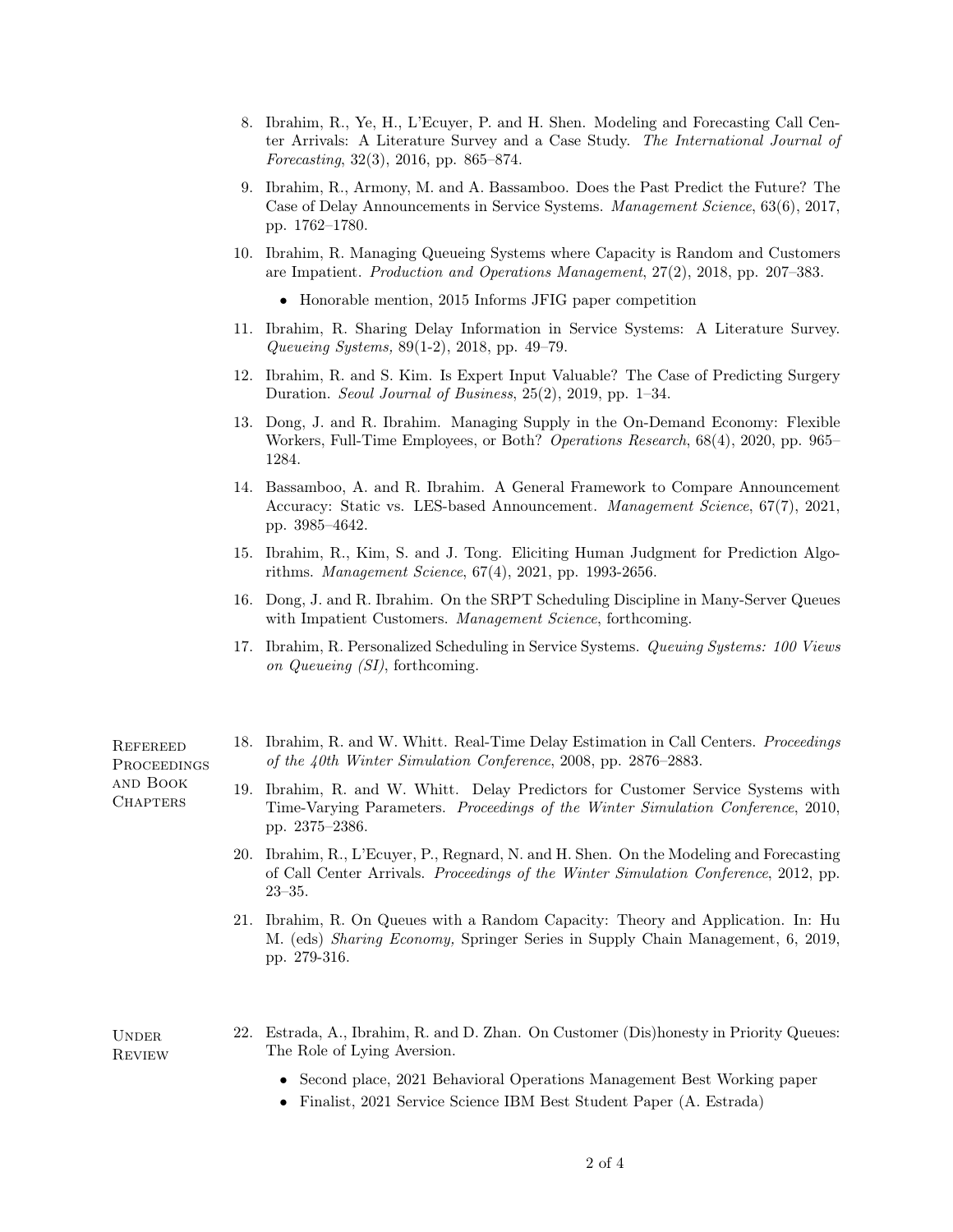PROFESSIONAL **ACTIVITIES** 

## • Associate editor

- 2017– Management Science (Stochastic Models and Simulation)
	- 2018– Operations Research (Stochastic Models, Operations and Supply Chain Management)
	- 2018– IISE Transactions (Stochastic Modelling)
	- 2019- Manufacturing and Service Operations Management

#### • Conference organizer

- 2015 9th Young European Queueing Theorists workshop, Eurandom, Eindhoven, The Netherlands (with Fabio Cecchi and Florian Simatos)
- 2016 Applied Probability Society cluster, INFORMS, Nashville, USA (with David Goldberg)
- 2018 StochMod, conference of the EURO working group on stochastic modeling, Lancaster, U.K. (with Peter Jacko)
- 2018 Service Management SIG workshop, MSOM, University of Texas at Dallas, USA (with Ming Hu)
- 2020 MSOM Service Operations Track, INFORMS, Maryland, USA (with Jing Dong)
- 2022 Service Management SIG workshop, MSOM, TU Munich, Germany (with Jing Dong)

## • Society officer

| 2015-2017 | Applied Probability Society council (member) |  |  |
|-----------|----------------------------------------------|--|--|
|           |                                              |  |  |

### 2019-2020 MSOM Society (secretary/ treasurer)

### • Ad-hoc referee

Operations Research, Management Science (Distinguished service award 2014, 2018), Manufacturing and Service Operations Management (Meritorious service award 2017), Production and Operations Management, etc.

| <b>INVITED TALKS</b><br>AT ACADEMIC<br>INSTITUTIONS | 2009 | University of Montreal, The George Washington University (School of<br>Business), University of British Columbia (Sauder)                                                                                                                                                                                                                                                                 |
|-----------------------------------------------------|------|-------------------------------------------------------------------------------------------------------------------------------------------------------------------------------------------------------------------------------------------------------------------------------------------------------------------------------------------------------------------------------------------|
|                                                     | 2010 | University of Michigan (Ross), University of Rochester (Simon)                                                                                                                                                                                                                                                                                                                            |
|                                                     | 2012 | University of Alberta (School of Business), University of Groningen (Fac-<br>ulty of Economics and Business), Erasmus University (Rotterdam School<br>of Management), Vrije Universiteit Amsterdam (Mathematics), Delft Uni-<br>versity (Applied Mathematics), London Business School, City University<br>London (Cass), University College London (Management Science & Inno-<br>vation) |
|                                                     | 2013 | Vrije Universiteit Amsterdam (Mathematics)                                                                                                                                                                                                                                                                                                                                                |
|                                                     | 2014 | Eindhoven University of Technology (YEQT Workshop)                                                                                                                                                                                                                                                                                                                                        |
|                                                     | 2016 | Durham University (Business School), Frankfurt School of Finance and<br>Management, Oxford University (Said), London Business School, North-<br>western University (Kellogg), University of Manchester (Mathematics)                                                                                                                                                                      |